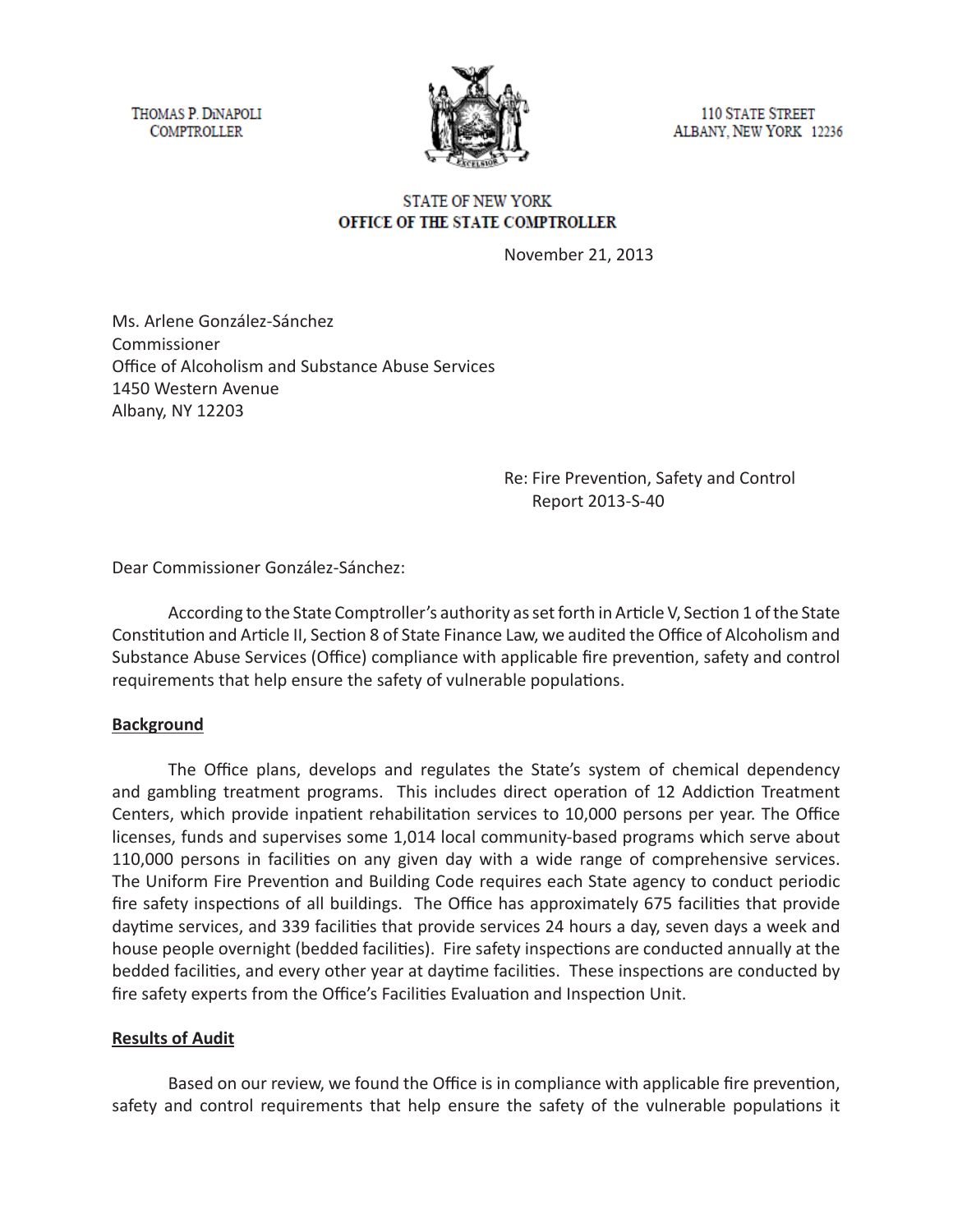serves. We focused most of our audit efforts on bedded facilities, as they often contain the most at risk population. All facilities are inspected using a comprehensive fire safety inspection guide to ensure consistent and thorough coverage. Upon completing an inspection, fire safety experts issue an inspection report to each respective facility detailing any fire safety matters in need of correction. Facility managers are then required to submit a Corrective Action Plan designed to eliminate any fire safety risks identified. The Office files all inspection reports into an electronic data tracking system that produces a monthly summary report. All violations remain on this report until repairs are completed. In addition, the Office requires all facilities to conduct fire safety training for all staff and periodic fire evacuation drills.

We conducted site visits to five judgmentally selected bedded facilities to follow up on fire safety issues identified in their most recent inspection. In total, the five facilities had 27 fire safety issues ranging from inadequate documentation of training and fire systems testing, to a failure to install fire rated sheetrock in a basement. Of these 27 fire safety issues, 25 (92%) had been adequately corrected at the time of our visit, while the remaining two were in the process of being corrected. During our visits, we also reviewed training records for facility staff and found that all staff had been given initial fire safety training, along with annual refresher updates, as required. In addition, we reviewed fire evacuation drill records and found the facilities followed required practices. We examined service tags on fire extinguishers and found all had current inspection dates, and found working smoke detectors in every room and evacuation plans on each floor. We also examined the existing fire alarm system at each facility and found that all had current inspection dates.

## **Audit Scope, Objective and Methodology**

We audited fire safety practices at the Office for the period January 1, 2012 to October 31, 2013. The objective of our audit was to determine if the Office is in compliance with applicable fire prevention, safety and control requirements to help ensure the safety of the vulnerable populations it serves.

To accomplish our objective, we reviewed pertinent laws, rules and regulations, Office policies and fire safety inspection records. We also interviewed Office and facility officials and visited five judgmentally selected bedded facilities to determine the adequacy of fire safety inspections and management's actions to correct problems identified.

We conducted our performance audit in accordance with generally accepted government auditing standards. Those standards require that we plan and perform the audit to obtain sufficient, appropriate evidence to provide a reasonable basis for our findings and conclusions based on our audit objectives. We believe that the evidence obtained provides a reasonable basis for our findings and conclusions based on our audit objective.

In addition to being the State Auditor, the Comptroller performs certain other constitutionally and statutorily mandated duties as the chief fiscal officer of New York State. These include operating the State's accounting system; preparing the State's financial statements; and approving State contracts, refunds, and other payments. In addition, the Comptroller appoints